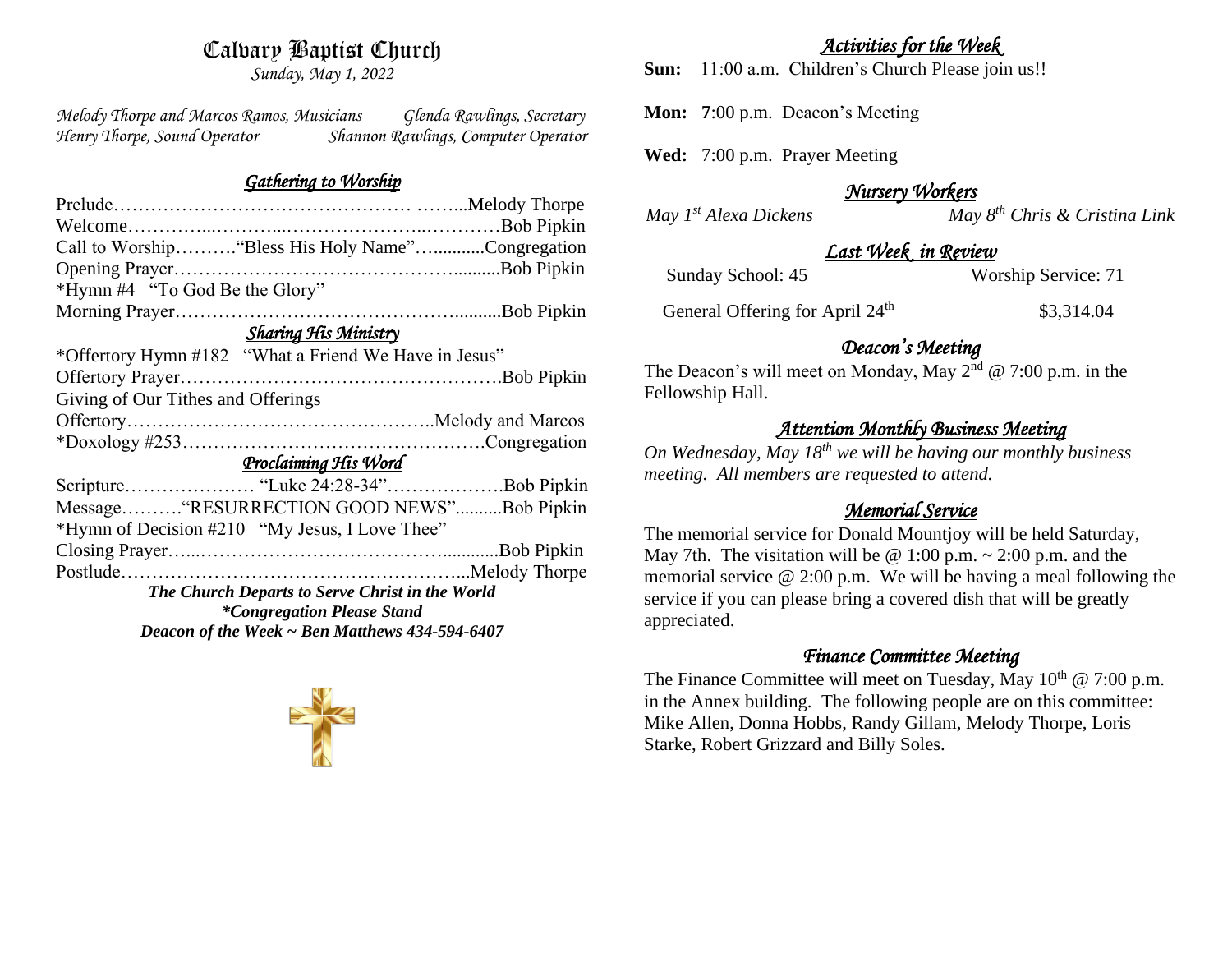#### *Other Donations*

*Given in memory of Donald Mountjoy by: Randy & Janet Gillam Linda Lucy*

### *Other Donations*

*Given in memory of Earl Thorpe by: Randy & Janet Gillam*

### *Planning Committee*

1. Family Day Meal After Church (Moms, Dads, Grannies, Grandpas, Brothers, Sisters, Friends-All Welcome) June 5th Lets Fill The Pews

### *Planning Committee Meeting*

The Planning Committee will meet on Sunday, May  $15<sup>th</sup>$  @ 12:00 p.m. in the Church Fellowship Hall. The following people are on this committee: Mike Allen, Pat Callahan, Ray Traylor, Dale Jones, C.D. Jarratt, Diana Blick and Randy Gillam.

# *Graduation Recognition Service*

Please let the church office know if you or a member of your immediate family (**please limit these to church members**) is graduating from **high school** or **college**. Graduation recognition services will be held on June  $26<sup>th</sup>$ . The deadline for letting the church office know is **June 12th .**

# *M.B. Taylor Scholarship Fund*

If you need an application come by the church office and pick it up. Applications for the M.B. Taylor Scholarship Fund are due back in the church office by **June 12th .**



*Church Office: 634-3215*

*Church Email: [calvarybc1@verizon.net](mailto:cbcemporiaoffice@gmail.com)*

*Church Website[:www.calvarybaptistemporia.org](http://www.calvarybaptistemporia.org/)*

*Bob Pipkin Email: [jrpipkin3@gmail.com](mailto:jrpipkin3@gmail.com) and Cell: 757-418-1243*

*Dr. Bob Pipkin*